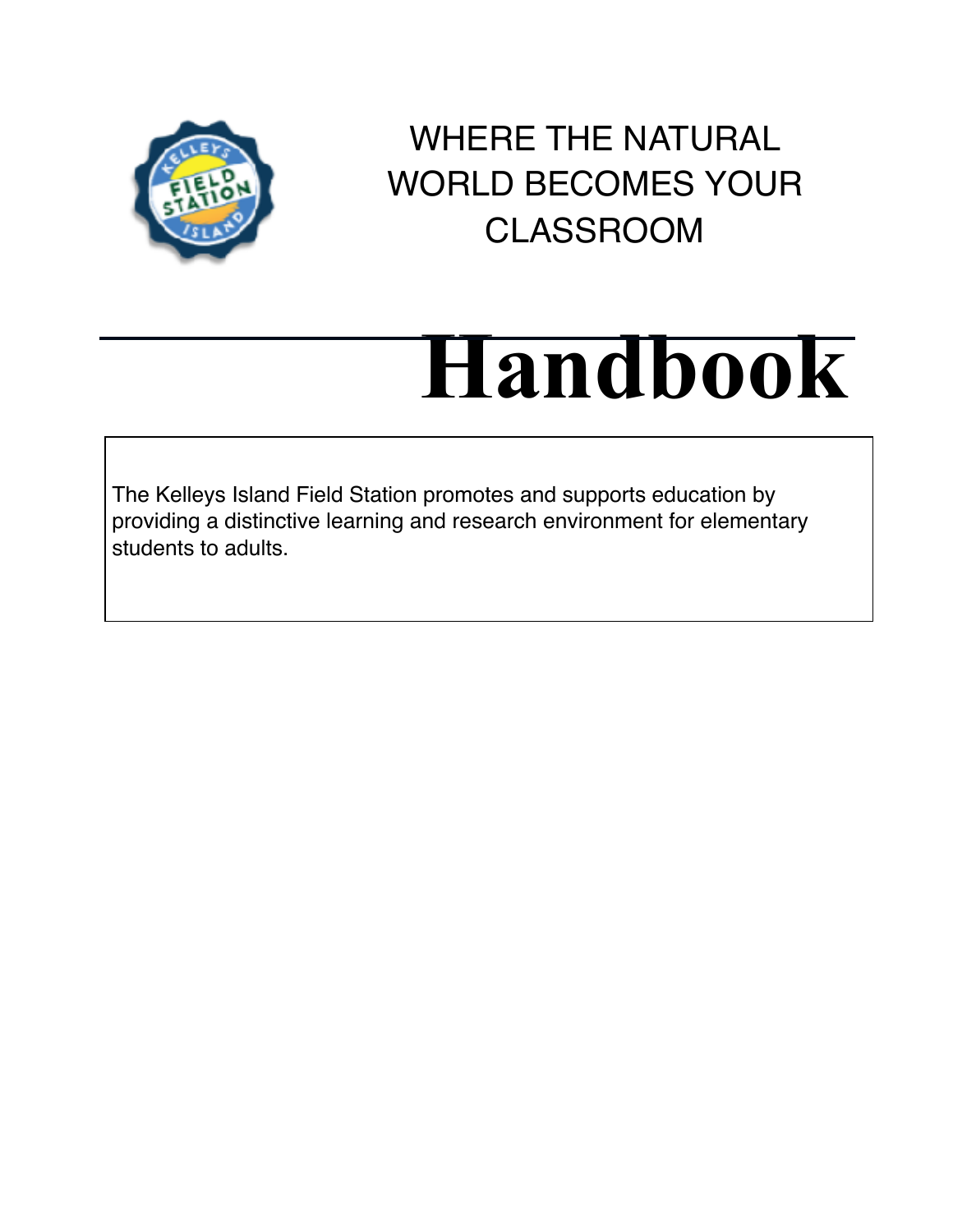| Preface                             | Welcome to Kelleys Island Field Station!<br>The Kelleys Island campus is a new biological field station and research<br>laboratory in Lake Erie, Ohio. Since XXX, scientists and students have<br>been conducting significant research on the ecology and physical<br>characteristics of Lake Erie and the Great Lakes region.<br>Your experience here could be the opportunity of a lifetime<br>As a way to help you acclimate to the KI Field Station, this handbook<br>has been designed to acquaint you with the details related to "island"<br>living." If you have questions, please contact us at XXXXXXXX<br>Good luck and enjoy your classes, your research, and the entire Kelleys<br>Island experience.<br>Sincerely, |
|-------------------------------------|----------------------------------------------------------------------------------------------------------------------------------------------------------------------------------------------------------------------------------------------------------------------------------------------------------------------------------------------------------------------------------------------------------------------------------------------------------------------------------------------------------------------------------------------------------------------------------------------------------------------------------------------------------------------------------------------------------------------------------|
|                                     |                                                                                                                                                                                                                                                                                                                                                                                                                                                                                                                                                                                                                                                                                                                                  |
|                                     | <b>Textbooks and Supplies</b>                                                                                                                                                                                                                                                                                                                                                                                                                                                                                                                                                                                                                                                                                                    |
| <b>Text Books &amp;</b><br>Supplies | Textbooks and supplies are not available on Kelleys Island or at Stone<br>Lab. You must order your textbooks in advance and bring them with<br>you.                                                                                                                                                                                                                                                                                                                                                                                                                                                                                                                                                                              |
|                                     | You can order texts and supplies through the Barnes & Noble bookstore<br>at the Ohio State University Marion website.                                                                                                                                                                                                                                                                                                                                                                                                                                                                                                                                                                                                            |
|                                     | Items may be shipped to your home or to Kelleys Island Field Station.<br>Items shipped to the island typically take two to three business days<br>longer, but we encourage you to place orders at least two to three weeks<br>prior to your class.                                                                                                                                                                                                                                                                                                                                                                                                                                                                               |
|                                     | Texts and supplies are non-returnable unless your class is cancelled for<br>summer term. If your class is cancelled, a full refund will be given if<br>your merchandise is returned with a receipt. You must pay return<br>shipping, and shipping costs are non-refundable.                                                                                                                                                                                                                                                                                                                                                                                                                                                      |
|                                     | Please contact Teressa Bressler at the Marion Campus Bookstore with<br>any questions.                                                                                                                                                                                                                                                                                                                                                                                                                                                                                                                                                                                                                                            |
|                                     |                                                                                                                                                                                                                                                                                                                                                                                                                                                                                                                                                                                                                                                                                                                                  |
|                                     |                                                                                                                                                                                                                                                                                                                                                                                                                                                                                                                                                                                                                                                                                                                                  |
|                                     |                                                                                                                                                                                                                                                                                                                                                                                                                                                                                                                                                                                                                                                                                                                                  |
|                                     |                                                                                                                                                                                                                                                                                                                                                                                                                                                                                                                                                                                                                                                                                                                                  |
|                                     |                                                                                                                                                                                                                                                                                                                                                                                                                                                                                                                                                                                                                                                                                                                                  |
|                                     |                                                                                                                                                                                                                                                                                                                                                                                                                                                                                                                                                                                                                                                                                                                                  |
|                                     |                                                                                                                                                                                                                                                                                                                                                                                                                                                                                                                                                                                                                                                                                                                                  |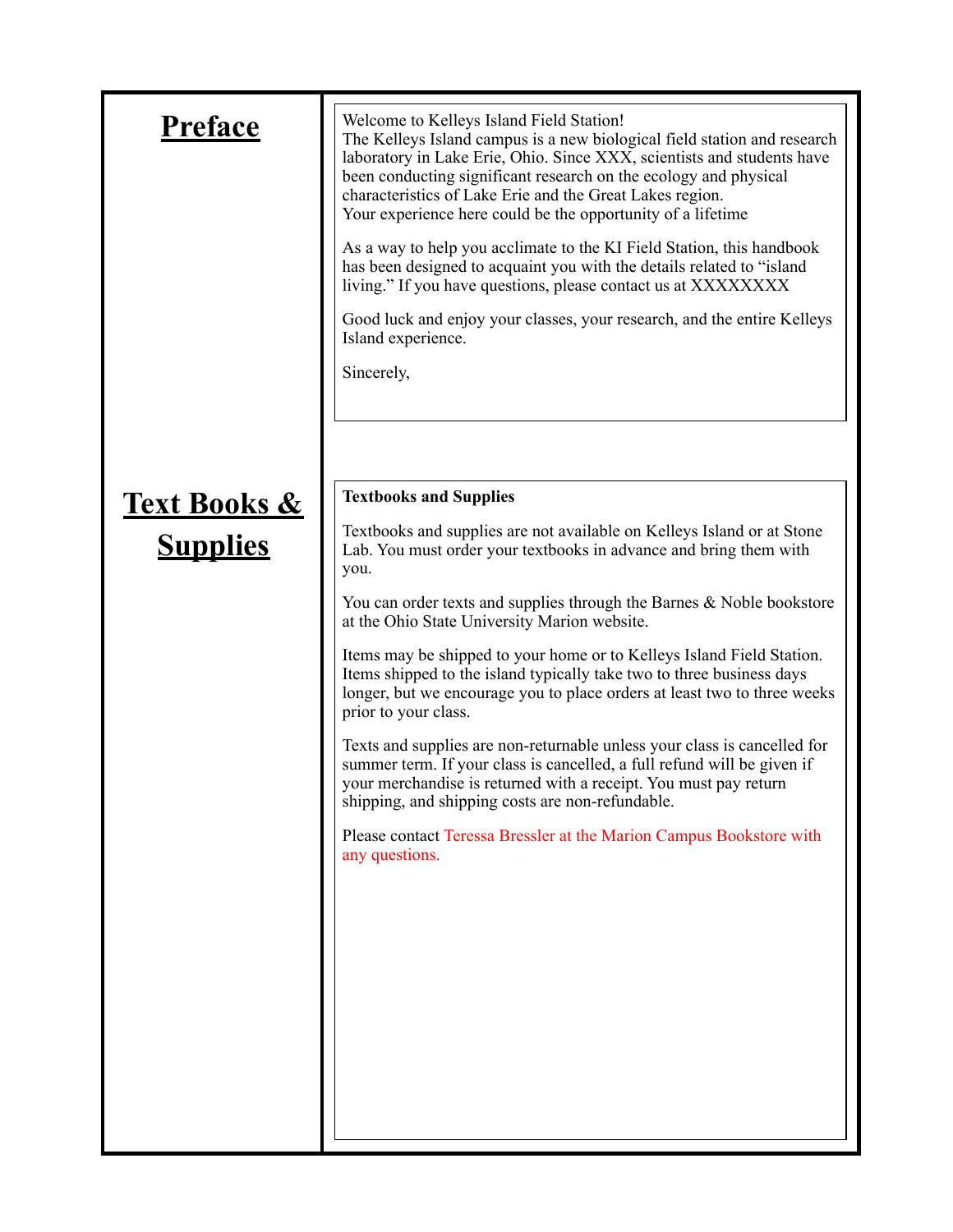| <u>What to</u><br><b>Bring</b>                            | <b>What to Bring</b><br><b>General Check List</b><br>o Comfortable field clothes (jeans, shorts, T-shirts)<br>o Two pairs of field shoes (comfortable shoes that can be used to walk<br>in water, mud, etc. and that dry easily)<br>o Extra socks<br>o Rain gear<br>o Swimsuit<br>o Jacket and/or sweaters<br>o Hat<br>o Sunglasses<br>o Sheets and pillowcase for a single twin bed<br>o Comforter or blanket<br>o Pillow<br>o Bath towels and bath mat<br>o Calamine & medicines<br>o Insect repellent<br>o Sunscreen<br>o Toiletries/shampoo/soap<br>o Laundry detergent<br>o Poison ivy soap<br>o Flashlight<br>o Protective swim shoes<br>o Thermos or travel mug<br>o Alarm clock/radio<br>o Paper, pens<br>o Hand soap<br>Classroom Materials Limited reference books are available at the<br>Kelleys Island Library. You are encouraged to bring your own reference<br>materials. A list of the supplies and textbooks needed for each of your<br>course(s) can be found on the Ohio State Marion Campus bookstore<br>website, at go.osu.edu/marionbooks, and can be purchased online from<br>the bookstore. These supplies and textbooks MUST be purchased<br>BEFORE your arrival at Kelleys Island. The Field Station will NOT<br>have the texts and supplies for each class. Some basic class supplies<br>may be purchased at the store but I would not rely on that as an option.<br>Other field equipment is available for student use without charge. |
|-----------------------------------------------------------|---------------------------------------------------------------------------------------------------------------------------------------------------------------------------------------------------------------------------------------------------------------------------------------------------------------------------------------------------------------------------------------------------------------------------------------------------------------------------------------------------------------------------------------------------------------------------------------------------------------------------------------------------------------------------------------------------------------------------------------------------------------------------------------------------------------------------------------------------------------------------------------------------------------------------------------------------------------------------------------------------------------------------------------------------------------------------------------------------------------------------------------------------------------------------------------------------------------------------------------------------------------------------------------------------------------------------------------------------------------------------------------------------------------------------------------------------------------------|
|                                                           | <b>Community Standards of Conduct</b><br>See attached Document                                                                                                                                                                                                                                                                                                                                                                                                                                                                                                                                                                                                                                                                                                                                                                                                                                                                                                                                                                                                                                                                                                                                                                                                                                                                                                                                                                                                      |
| <b>Community</b><br><b>Standards of</b><br><u>Conduct</u> |                                                                                                                                                                                                                                                                                                                                                                                                                                                                                                                                                                                                                                                                                                                                                                                                                                                                                                                                                                                                                                                                                                                                                                                                                                                                                                                                                                                                                                                                     |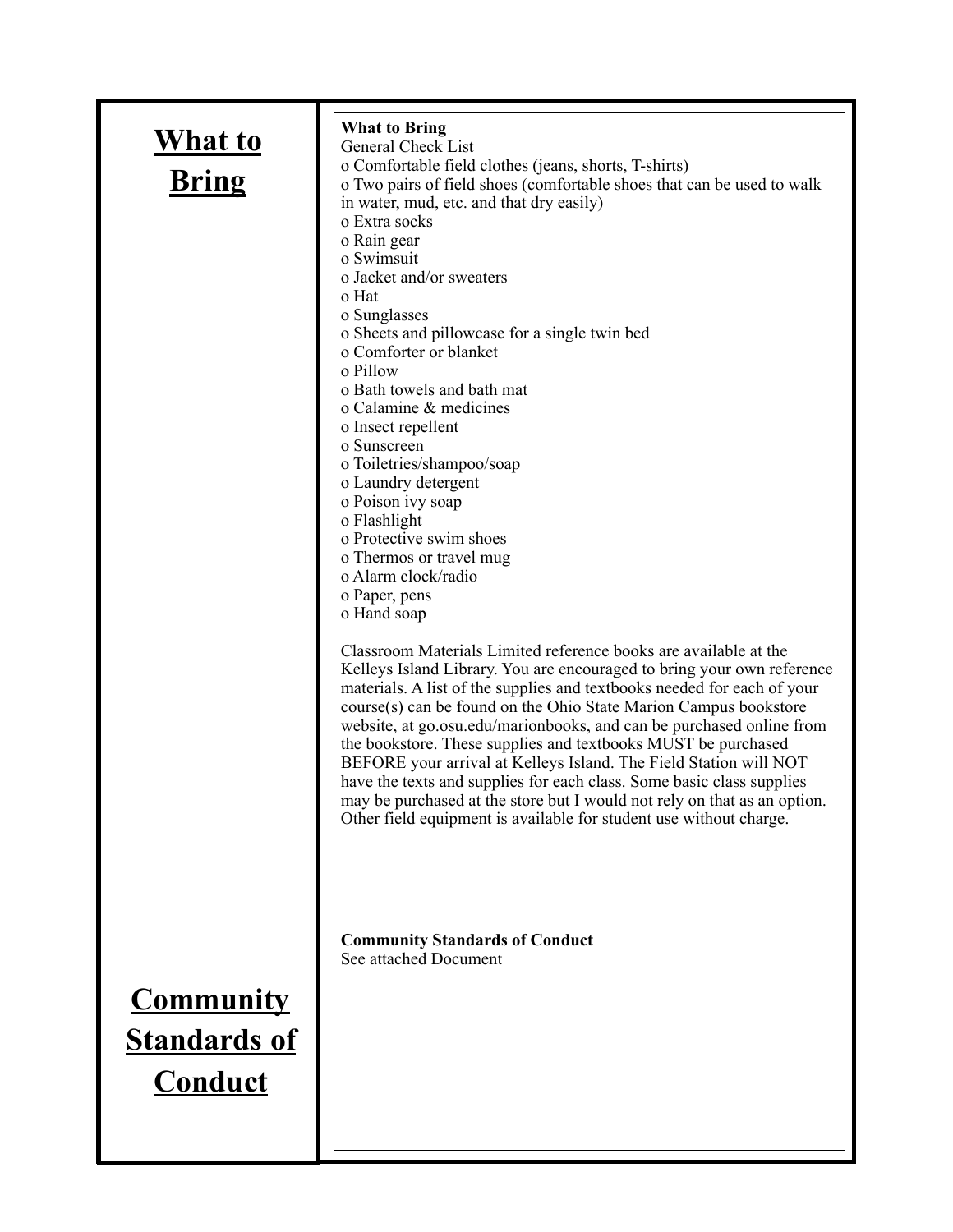# **Arrival, Check-in, Departure, & Maps**

### **Getting to Kelleys Island Field Station**

**You will need to arrange transportation to Kelleys Island and also from the ferry dock on Kelleys Island to the Field Station.** Join the [Facebook- Kelleys Island Field Station](https://www.facebook.com/Kelleys-Island-Field-Station-1015382558483496/?ref=bookmarks) to coordinate with students who will be attending classes beginning on the same date as yours if you would like to set up a carpool to the ferry dock on the mainland or share transportation from the ferry dock on Kelleys Island to the Field Station

To get to Kelleys Island, you can take the Kelleys Island Ferry or the Jet Express Ferry. The Kelleys Island Ferry is a 20-minute trip and departs from Marblehead to the southern tip of Kelleys Island. Private vehicles may be taken to the island via this ferry, but delays are likely during tourist season (May-September). Jet Express provides 45-minute passenger-only service from Port Clinton and Sandusky to downtown Kelleys Island.

You are responsible for all ground transportation to and from the Field Station from the Kelleys Island Ferry or Jet Express docks.

Arrival and departure times for **workshops held at the Kelleys Island Field Station** are listed below:

### **Kelleys Island Ferry Boat Line**  510 West Main Street Marblehead, Ohio

**Jet Express**  101 W. Shoreline Drive Sandusky, Ohio 44870

**Kelleys Island Field Station** 528 Division St. PO BOX 349 Kelleys Island, Ohio 43438

**MAPS**  [Marble Head Map](https://www.google.com/maps?q=Marblehead,+OH&oe&um=1&ie=UTF-8&sa=X&ved=0ahUKEwjztIOg3K7fAhUFPK0KHWB_AGIQ_AUIDigB) [Kelleys Island Map](https://www.google.com/maps/place/Kelleys+Island,+OH+43438/@41.6050377,-82.7391458,13z/data=!3m1!4b1!4m5!3m4!1s0x883a5a2438a048cf:0x98d93bcb798881a9!8m2!3d41.5969932!4d-82.7101823)